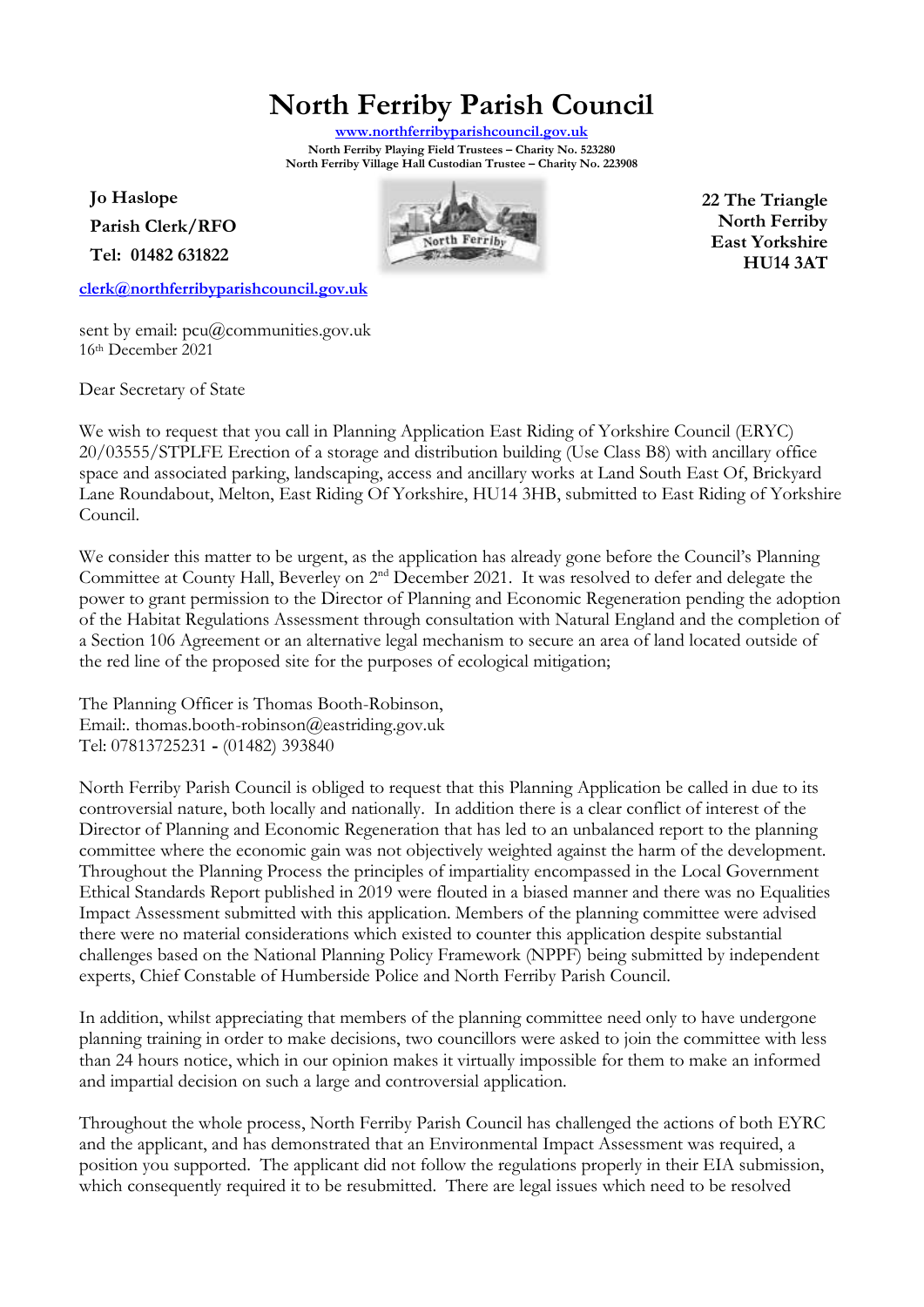regarding part of the parcel of land included within the red line of the application site, which are covered by the Open Space Act 1906, which have not been properly addressed by ERYC.

The application fails to meet the objectives on NPPF para 185 in the following areas:

### **Noise Pollution**

The close proximity of the site to 1,700 homes, some as close as 150 metres, combined with 24 hour working has meant that noise pollution was a key area of concern. These concerns were also shared by the ERYC Public Protection Environmental Control officer who specified many conditions to mitigate this including no reversing bleepers and a specification to the quality of acoustic barrier. These conditions were subsequently either removed or rewritten in the committee report to provide limited mitigation without any explanation as to why the elements required by the officer to mitigate the impact were no longer required. Evidence of this exists in documents either contained on the planning portal or disclosed from FOI request.

# **Light Pollution**

A full appraisal of the impact of light pollution was not presented by the applicant, despite the errors in the submission being reported to the planning officer. Only the impact of the external lighting was considered and there was no consideration given to the glare from the windows of the building (4 storeys, 25 metre, high) directly facing the housing with only a deciduous tree belt between. None of this was mentioned in the committee report. The only mitigation proposed is a 5m acoustic fence which will stop none of the glare from a 25 metre high building and nearly 300 external lights.

# **Air Pollution and Health Impacts**

Serious concerns from residents who are experts in the medical field were submitted due to the inconsistency in the air quality modelling provided by the developer and the impact this development would have. Their concerns were so great that during the course of this application not only have residents installed their own air quality monitor, but so have ERYC. Both of these monitors show that for PM2.5, average levels currently exceed the WHO guidance of 10 ppm, and that is before the substantial increase in traffic that will come from this development. The proximity of the site in relation to the largest secondary school in the East Riding, and the legitimate concerns on the health impacts for the children attending this school led The Rt Hon David Davis MP to also object to this application. The review from Public Health on the Health Impact Assessment agreed that the development would cause a deterioration in air quality of the area, and included the following statements:

*'The community of North Ferriby & Melton which forms part of the South Hunsley Ward fares better than national and East Riding averages of life expectancy, prosperity and prevalence of long-term conditions. This is important when taken into context with the air quality modelling reports, the modelling demonstrates an increase in air pollutants as a result of this site being first created and then in its operation. These modelled pollutant increases do not cross thresholds that may raise concern, as dispersal of pollutants from the site will result in similar concentrations being experienced by residents as the current dispersal from the nearby A63. Coupling this with the health profile of the nearby residents that is low for the conditions that maybe exacerbated by any greater levels of pollutants, the ongoing risk to the community's physical health is likely to be unchanged by this development.'* 

*'the health impact assessment has some shortfalls against the framework, however the sections that are most likely to have the greatest impact on health have been completed robustly using the industry standard methods. The health profile of the community adjacent to the development is better when compared with local authority and national averages overall, making it lower risk community for ill health.'*

These statements do not meet the aims and objectives of the proposed Environment Bill and the implications are that as the local community takes care of its health and its general health is above average. Thus it can absorb without harm the pollution this application will generate. This is clearly discriminatory